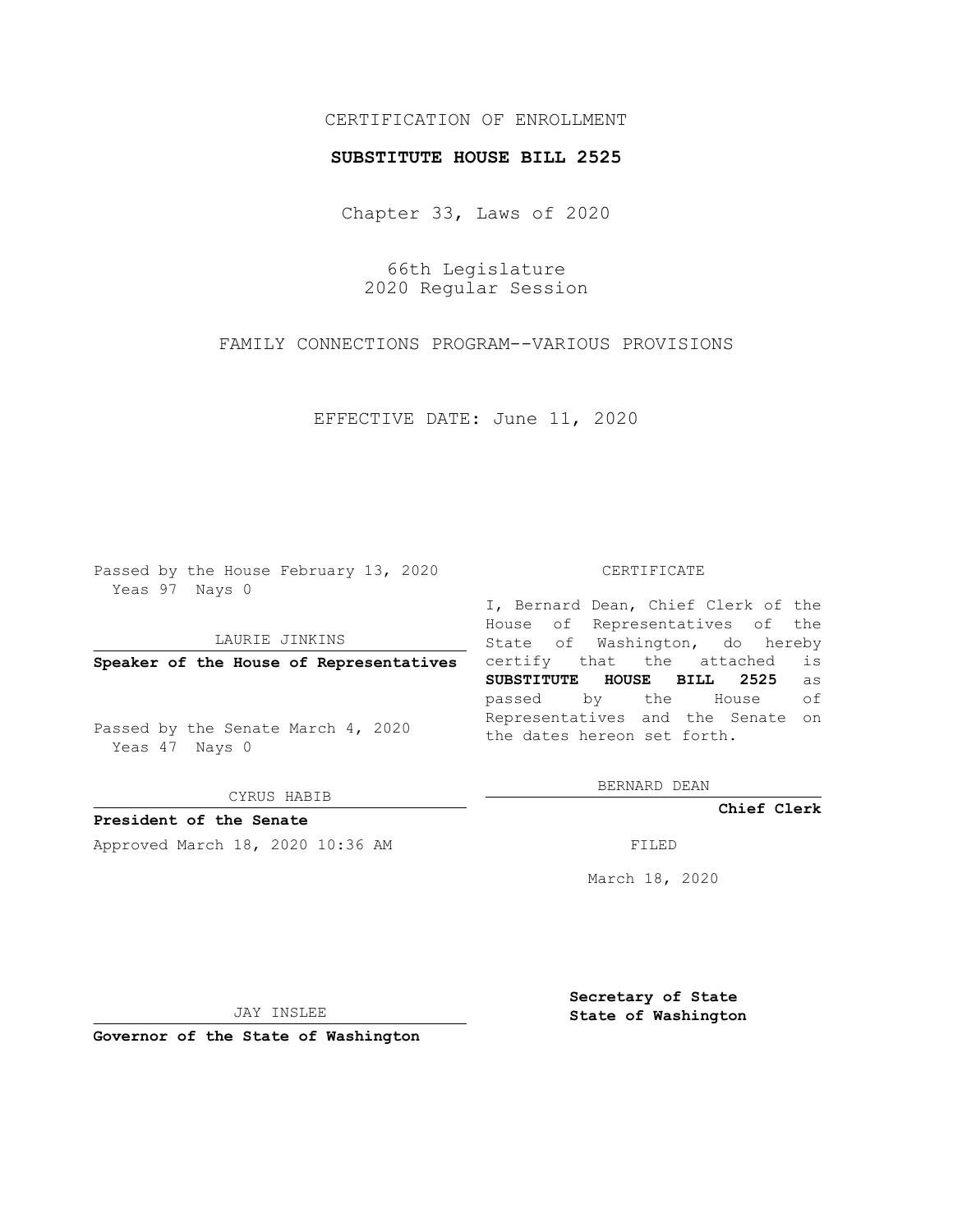### **SUBSTITUTE HOUSE BILL 2525**

Passed Legislature - 2020 Regular Session

## **State of Washington 66th Legislature 2020 Regular Session**

**By** House Human Services & Early Learning (originally sponsored by Representatives Callan, Corry, Eslick, Springer, Orwall, Ortiz-Self, Shewmake, Goodman, Senn, Caldier, Dent, Leavitt, Davis, Doglio, J. Johnson, and Pollet)

READ FIRST TIME 02/03/20.

 AN ACT Relating to establishing the family connections program; amending RCW 2.70.060, 2.70.070, 2.70.080, 2.70.090, and 74.13.802; adding a new section to chapter 74.13 RCW; creating a new section; 4 and providing an expiration date.

BE IT ENACTED BY THE LEGISLATURE OF THE STATE OF WASHINGTON:

 NEW SECTION. **Sec. 1.** (1) The legislature recognizes that the department of children, youth, and families is working to change the culture of foster care and transition to a prevention-based child welfare system. The family first prevention services act will help facilitate this transition by allowing states to use federal funds for preventative services.

 (2) To successfully prevent future child abuse and neglect from occurring, and minimize the impact of removal, the department should help facilitate relationships between foster families and birth parents through creation of the family connections program to strengthen families and prevent future child trauma. The legislature intends that the family connections program will put the child first, work to reduce family trauma, and support the child by helping adults learn, share, and work on understanding how best to support the child 20 together.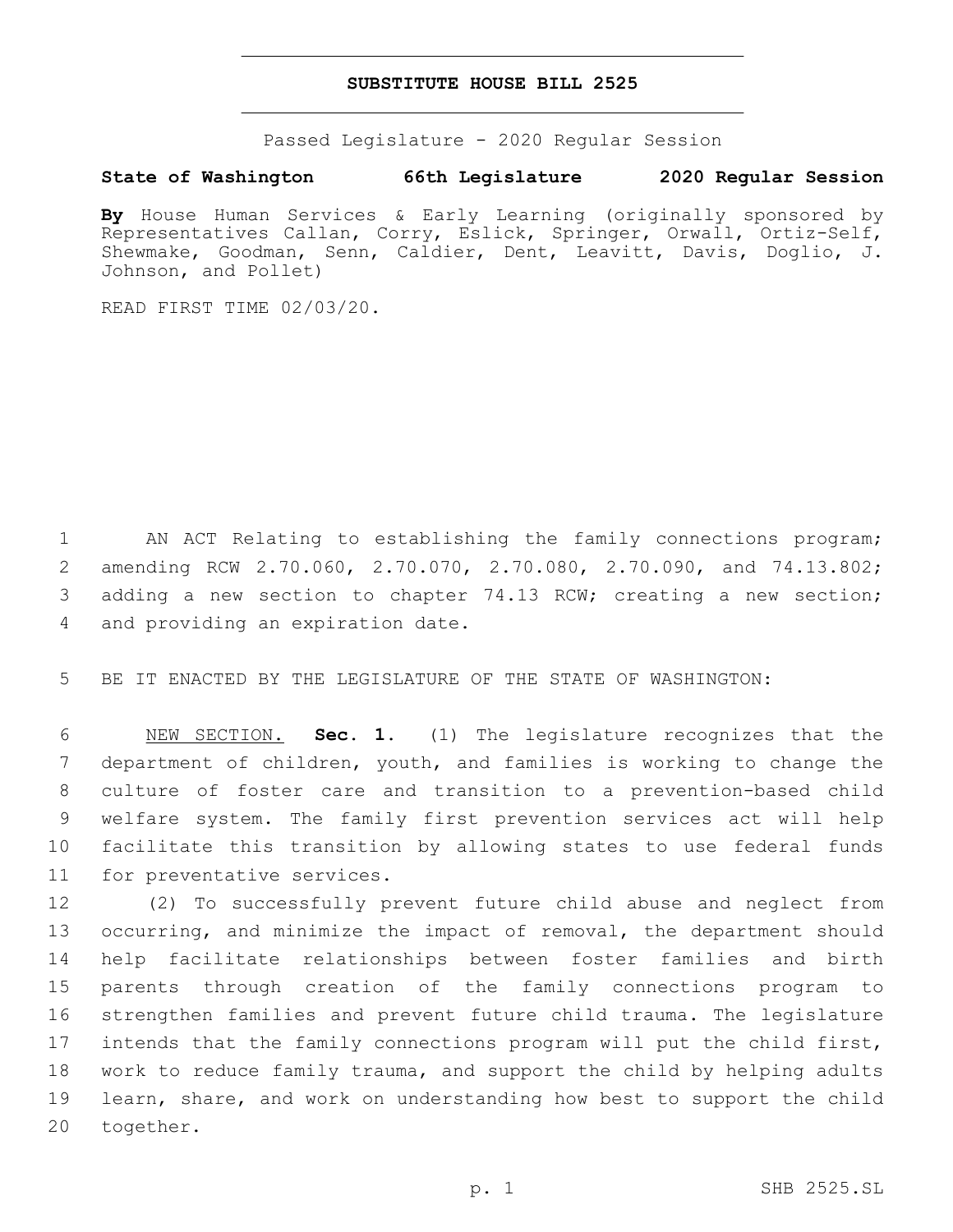(3) All services provided by the family connections program should supplement the current responsibilities and services provided by the department of children, youth, and families to families, and the family connections program is not intended to assume any responsibilities currently held by the department of children, youth, and families.6

 NEW SECTION. **Sec. 2.** A new section is added to chapter 74.13 8 RCW to read as follows:

 (1) Beginning September 1, 2020, the department shall contract with an external organization or organizations with experience serving youth or families receiving out-of-home care services to implement and operate the family connections program, which facilitates interaction between a parent of a child found to be dependent pursuant to chapter 13.34 RCW and in out-of-home care and 15 the individual with whom the child is placed.

 (2) The external organization or organizations contracted to implement and operate the family connections program shall implement and operate the family connections program in one location west of the crest of the Cascade mountains, and one location east of the 20 crest of the Cascade mountains.

 (3) Families may be referred to the family connections program by a caseworker, an attorney, a guardian ad litem as defined in RCW 13.34.030, a parent ally, an office of public defense social worker, 24 or the court.

 (4) After receiving a referral, the family connections program shall determine whether an in-person meeting between a parent of a child found to be dependent pursuant to chapter 13.34 RCW and in out- of-home care and the individual with whom the child is placed is appropriate. If the family connections program determines that such a meeting is appropriate, the family connections program shall then 31 determine whether:

 (a) The parent of a child found to be dependent pursuant to chapter 13.34 RCW and in out-of-home care and the individual with whom the child is placed are willing to participate in an in-person 35 meeting; and

 (b) Safety concerns exist such that an in-person meeting should 37 not occur.

 (5) If the family connections program determines that an in-person meeting should occur following the analysis required by

p. 2 SHB 2525.SL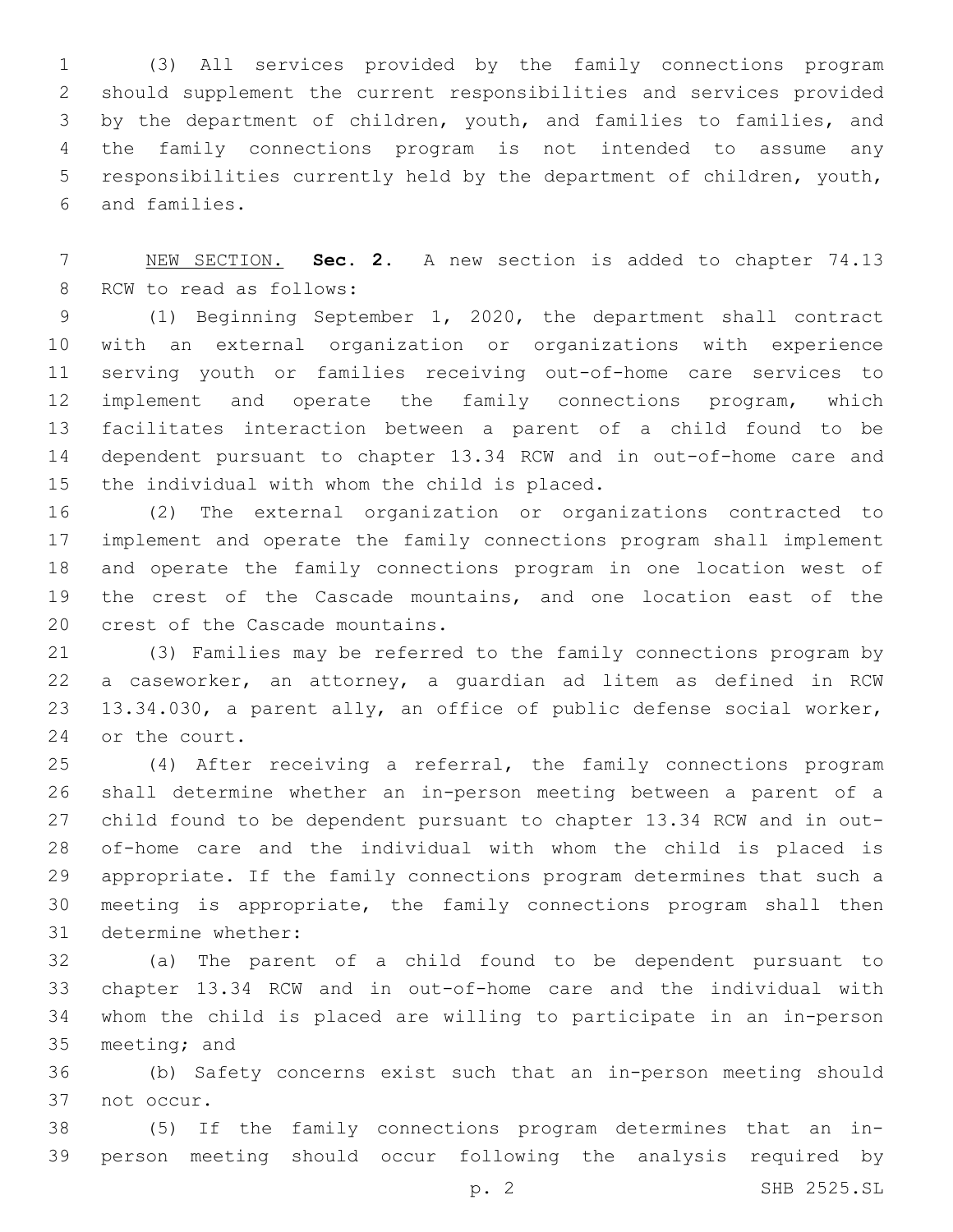subsection (4) of this section, the family connections program shall provide a referral to the family connections program team. The family connections program team shall include a parent ally and an experienced caregiver. After receiving a referral, the family 5 connections program team shall:

 (a) Ensure that the parent ally contact the parent to prepare for an in-person meeting between the parent and caregiver;

 (b) Ensure that the experienced caregiver contact the caregiver to prepare for an in-person meeting between the parent and caregiver;

 (c) Convene an in-person meeting between the parent and 11 caregiver; and

 (d) Provide ongoing support to the parent and caregiver following 13 the in-person meeting.

 (6) If the family connections program determines that an in- person meeting should not occur following the analysis required under subsection (4) of this section, the family connections program team shall facilitate the exchange of information between the parent and caregiver in an appropriate manner that does not include an in-person meeting. The format of this exchange of information may include written messages, phone calls, or videoconferencing. The family connections program shall routinely reevaluate whether an in-person meeting should occur using the analysis required under subsection (4) 23 of this section.

 (7) The department shall collect data and measure outcomes for families engaging in the family connections program. By September 1, 2021, and in compliance with RCW 43.01.036, the department shall submit a report to the relevant committees of the legislature that 28 details:

(a) Data collected for the family connections program;

 (b) Outcomes for families engaging in the family connections 31 program; and

 (c) The department's plan on how to expand the family connections 33 program statewide.

 (8) The definitions in this subsection apply throughout this 35 section:

(a) "Experienced caregiver" means:36

 (i) An individual who is or has received a foster-family home license pursuant to chapter 74.15 RCW or an equivalent license from 39 another state; or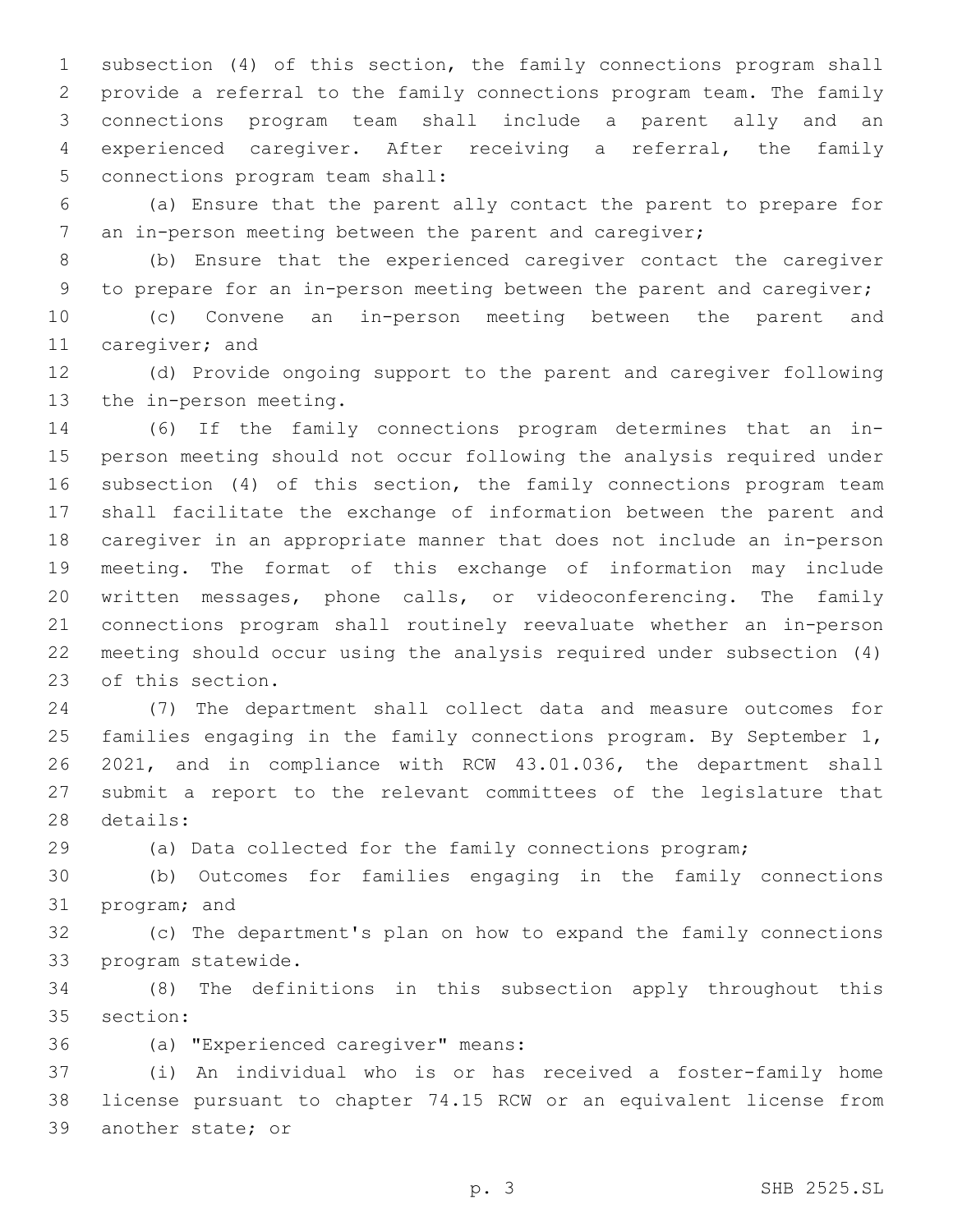(ii) An individual who cared for a child who was removed from his or her parent pursuant to chapter 13.34 RCW and who has a kin relationship to that child pursuant to RCW 74.13.600.

 (b) "Parent ally" has the same meaning as provided in RCW 5 2.70.060.

(9) This section expires June 30, 2022.6

 **Sec. 3.** RCW 2.70.060 and 2015 c 117 s 2 are each amended to read 8 as follows:

9 For the purposes of RCW 2.70.070 through ((2.70.100)) 2.70.090, 10 "((child welfare)) parent ((mentor)) ally" means a parent who has successfully resolved the issues that led the parent's child into the 12 care of the juvenile dependency court system, resulting in family reunification or another permanency outcome, and who has an interest in working collaboratively to improve the lives of children and 15 families.

 **Sec. 4.** RCW 2.70.070 and 2015 c 117 s 3 are each amended to read as follows:17

 (1) The goal of the parents for parents program is to increase the permanency and well-being of children in foster care through peer mentoring that increases parental engagement and contributes to 21 family reunification.

 (2) The parents for parents program may provide structured peer mentoring for families entering the dependency court system, 24 administered by ((child welfare)) parent ((mentors)) allies.

 **Sec. 5.** RCW 2.70.080 and 2015 c 117 s 4 are each amended to read as follows:26

 Subject to the availability of amounts appropriated for this specific purpose, components of the parents for parents program, 29 provided by ((child welfare)) parent ((mentors)) allies, may include:

 (1) Outreach and support to parents at dependency-related hearings, beginning with the shelter care hearing;

 (2) A class that educates parents about the dependency system they must navigate in order to have their children returned, empowers them with tools and resources they need to be successful with their case plan, and provides information that helps them understand and 36 support the needs of their children;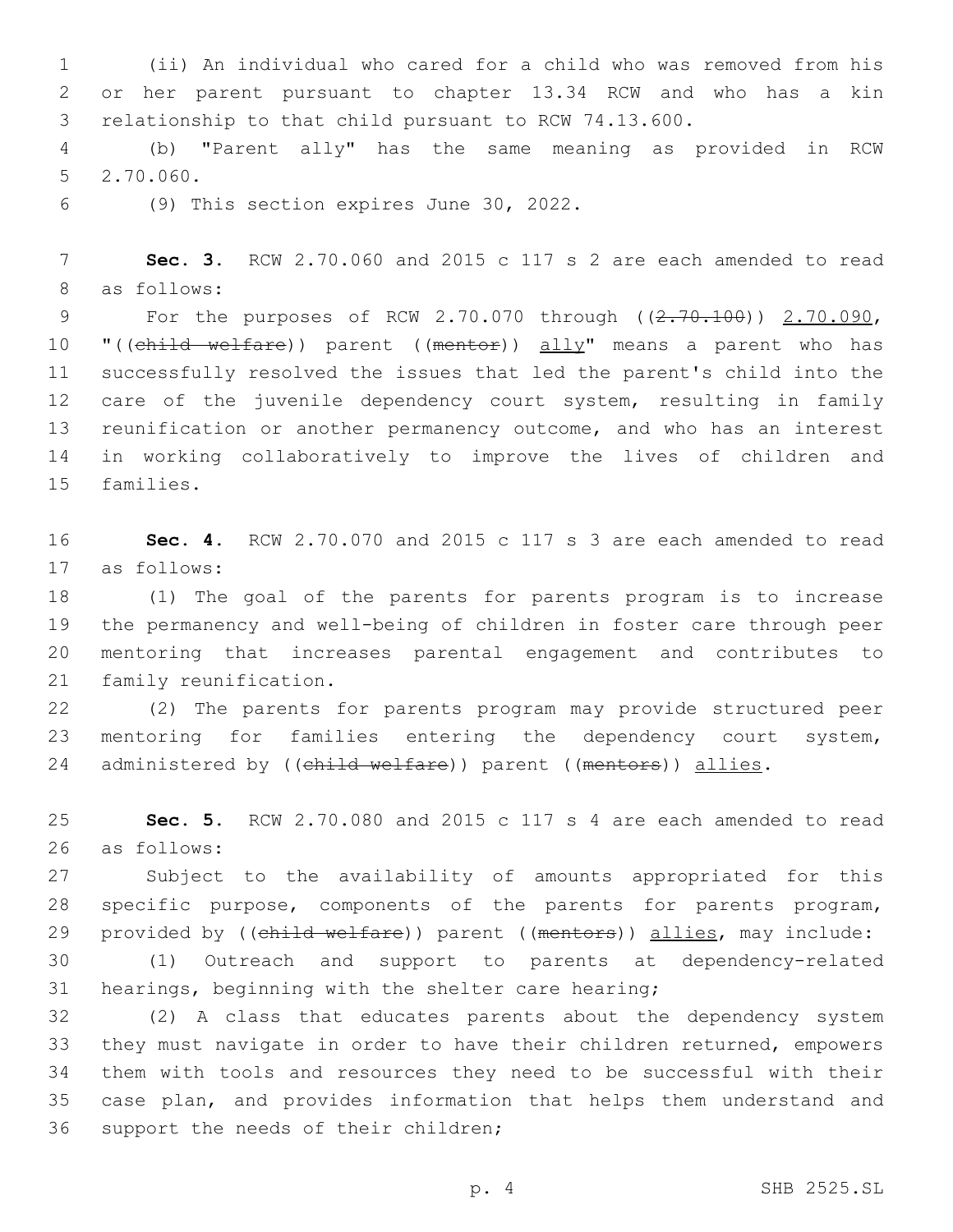(3) Ongoing individual peer support to help parents involved with 2 the child welfare system;

(4) Structured, curriculum-based peer support groups.

 **Sec. 6.** RCW 2.70.090 and 2018 c 58 s 66 are each amended to read 5 as follows:

 (1) Subject to the availability of amounts appropriated for this specific purpose, the parents for parents program shall be funded through the office of public defense and centrally administered through a pass-through to a Washington state nonprofit-lead 10 organization that has extensive experience supporting ((child 11 welfare)) parent ((mentors)) allies.

 (2) Through the contract with the lead organization, each local program must be locally administered by the county superior court or a nonprofit organization that shall serve as the host organization.

 (3) Local stakeholders representing key child welfare systems shall serve as parents for parents program advisors. Examples of local stakeholders include the department of children, youth, and 18 families, the superior court, attorneys for the parents, assistant attorneys general, and court-appointed special advocates or guardians 20 ad litem.

 (4) A ((child welfare)) parent ((mentor)) ally lead shall provide program coordination and maintain local program information.

 (5) The lead organization shall provide ongoing training to the host organizations, statewide program oversight and coordination, and 25 maintain statewide program information.

 **Sec. 7.** RCW 74.13.802 and 2019 c 328 s 1 are each amended to read as follows:27

 (1) Beginning July 1, 2020, the department shall establish a child welfare housing assistance pilot program, which provides housing vouchers, rental assistance, navigation, and other support 31 services to eligible families.

 (a) The department shall operate or contract for the operation of the child welfare housing assistance pilot program under subsection (3) of this section in one county west of the crest of the Cascade mountain range and one county east of the crest of the Cascade 36 mountain range.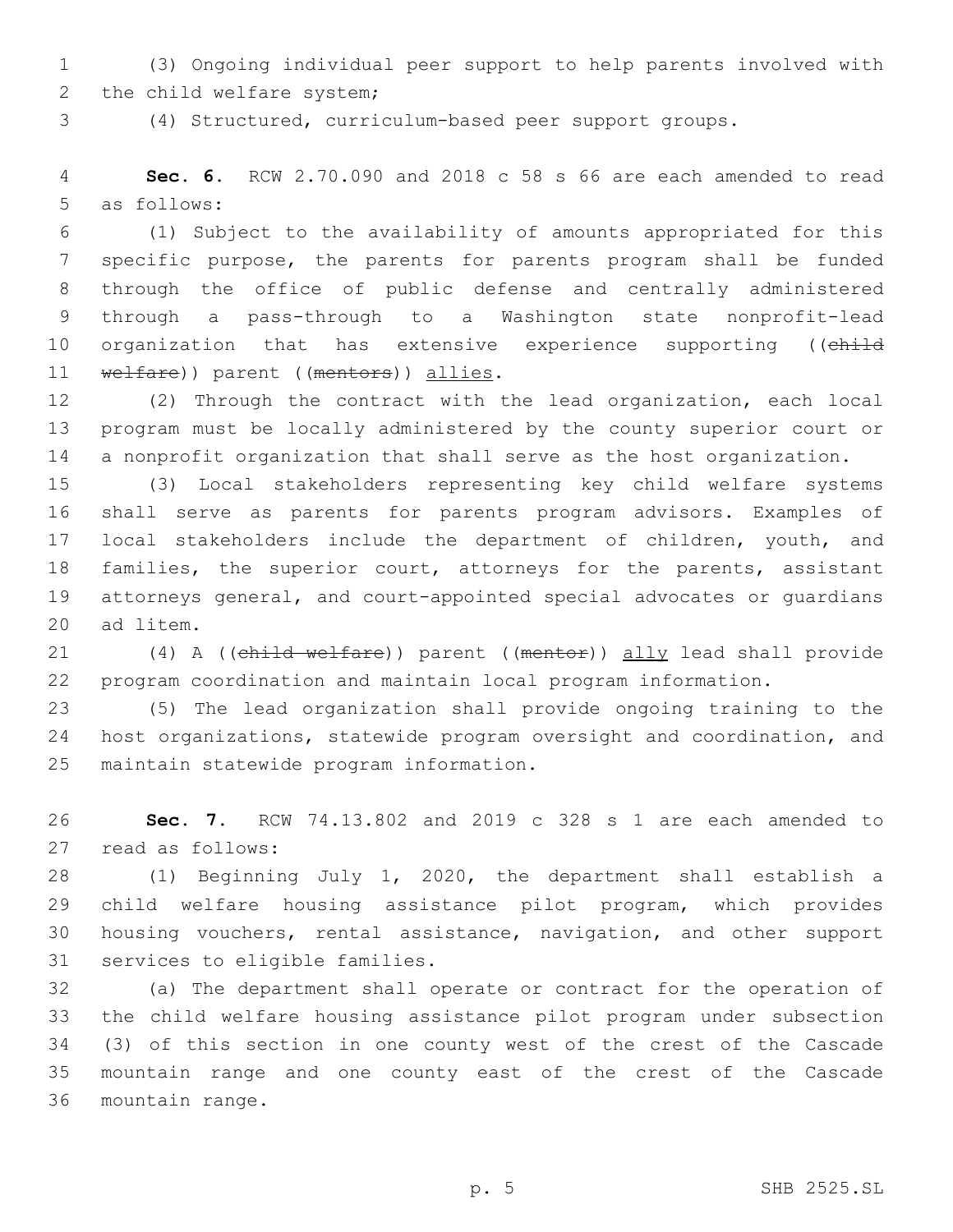1 (b) The child welfare housing assistance pilot program is 2 intended to shorten the time that children remain in out-of-home 3 care.

 (2) A parent with a child who is dependent pursuant to chapter 13.34 RCW and whose primary remaining barrier to reunification is the lack of appropriate housing is eligible for the child welfare housing 7 assistance pilot program.

 (3) The department shall contract with an outside entity or entities to operate the child welfare housing assistance pilot program. If no outside entity or entities are available to operate 11 the program or specific parts of the program, the department may operate the program or the specific parts that are not operated by an 13 outside entity.

14 (4) Families may be referred to the child welfare housing 15 assistance pilot program by a caseworker, an attorney, a quardian ad 16 litem as defined in chapter 13.34 RCW, a ((child welfare)) parent 17 ((mentor)) ally as defined in RCW 2.70.060, an office of public 18 defense social worker, or the court.

19 (5) The department shall consult with a stakeholder group that 20 must include, but is not limited to, the following:

21 (a) Parent allies;

22 (b) Parent attorneys and social workers managed by the office of 23 public defense parent representation program;

24 (c) The department of commerce;

- (d) Housing experts;25
- 26 (e) Community-based organizations;

27 (f) Advocates; and

28 (g) Behavioral health providers.

 (6) The stakeholder group established in subsection (5) of this section shall begin meeting after July 28, 2019, and assist the department in design of the child welfare housing assistance pilot 32 program in areas including, but not limited to:

33 (a) Equitable racial, geographic, ethnic, and gender distribution 34 of program support;

(b) Eligibility criteria;35

36 (c) Creating a definition of homeless for purposes of eligibility 37 for the program; and

38 (d) Options for program design that include outside entities 39 operating the entire program or specific parts of the program.

p. 6 SHB 2525.SL